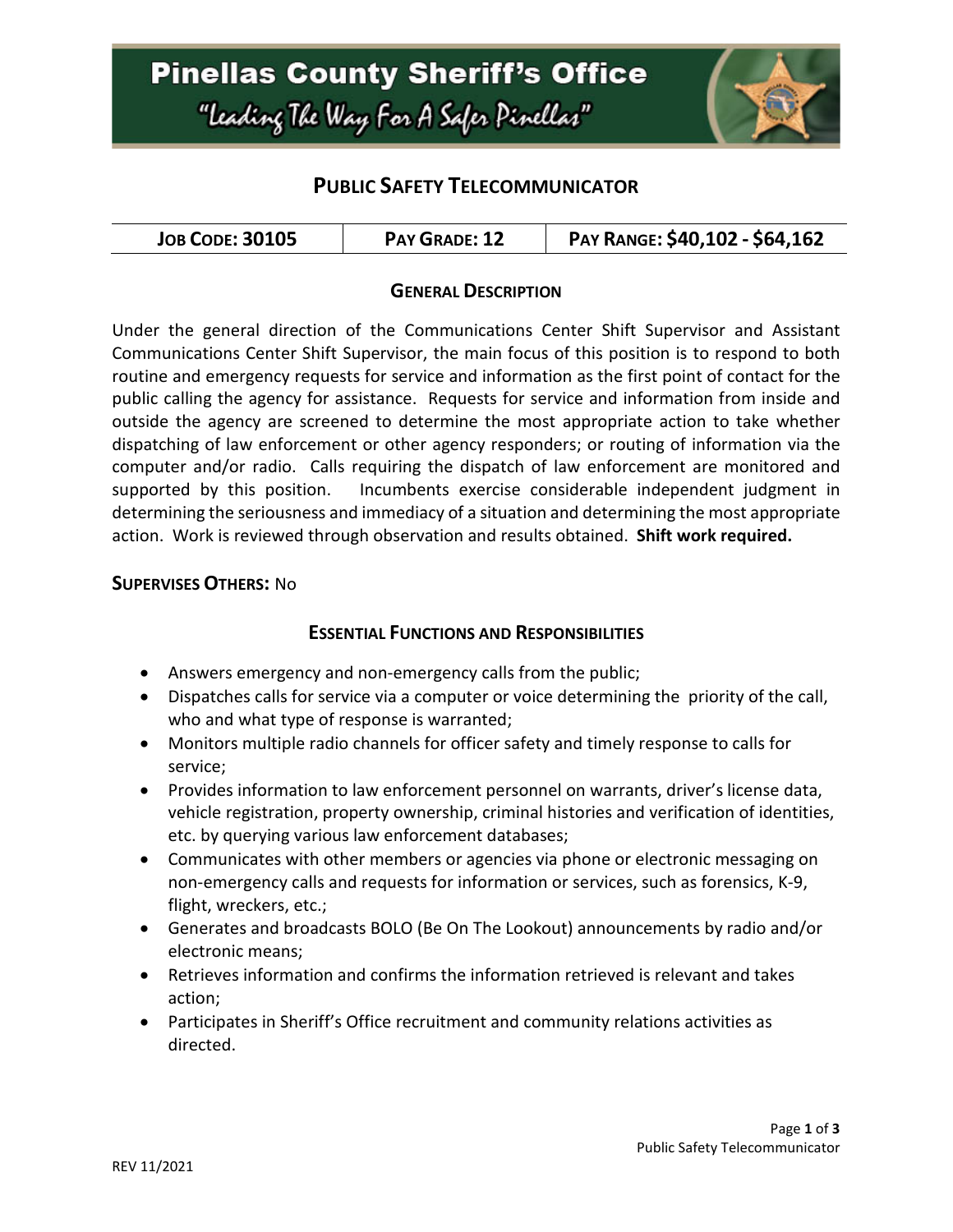# **Pinellas County Sheriff's Office** "Leading The Way For A Safer Pinellar"



Regular and reliable attendance is required as an essential function of the position.

This position is considered essential and, in the event of an emergency or natural disaster, will be required to report to work.

This list is not intended to be all-inclusive and you may not be responsible for every item listed. The employer reserves the right to assign additional functions and responsibilities as necessary.

### **QUALIFICATIONS**

- High school graduation or equivalent diploma from an institution accredited by an accrediting body recognized by the U. S. Dept. of Education or licensed as a degree granting institution by the Commission for Independent Education, pursuant to Section 1005.02(7), F.S.
- Possess a current Public Safety Telecommunicator Certification in the State of Florida
- OR must be able to successfully complete classroom instruction and pass the State of Florida Public Safety Telecommunicator Certification Examination within 12 months of hire
- Typing speed of 25 wpm
- Achieve a minimum score of 80% on a Public Safety Telecommunicator exam
- Must possess a valid Florida driver's license

### **KNOWLEDGE, SKILLS, AND ABILITIES**

- Knowledge of 10-Codes and signals
- Knowledge of the geography of the County
- Computer skills to enter and retrieve information from applicable computer systems, ensuring accuracy in entering data and retrieving information in a timely manner
- Ability to elicit critical information from sick, injured, and/or highly emotional individuals, who may be in a stressful or life-threatening situation
- Ability to accurately and rapidly carry out requests for information from deputies in the field
- Time management skills to organize and prioritize inquiries, calls for service, tasks and special assignments
- Inter-personal skills to demonstrate a congenial, respectful and productive behavior and attitude towards others in a working relationship and under difficult situations
- Ability to think and speak clearly in emergency and non-emergency situations
- Ability to perform all functions of the job classification without posing a direct threat to the health or safety of other individuals in the workplace